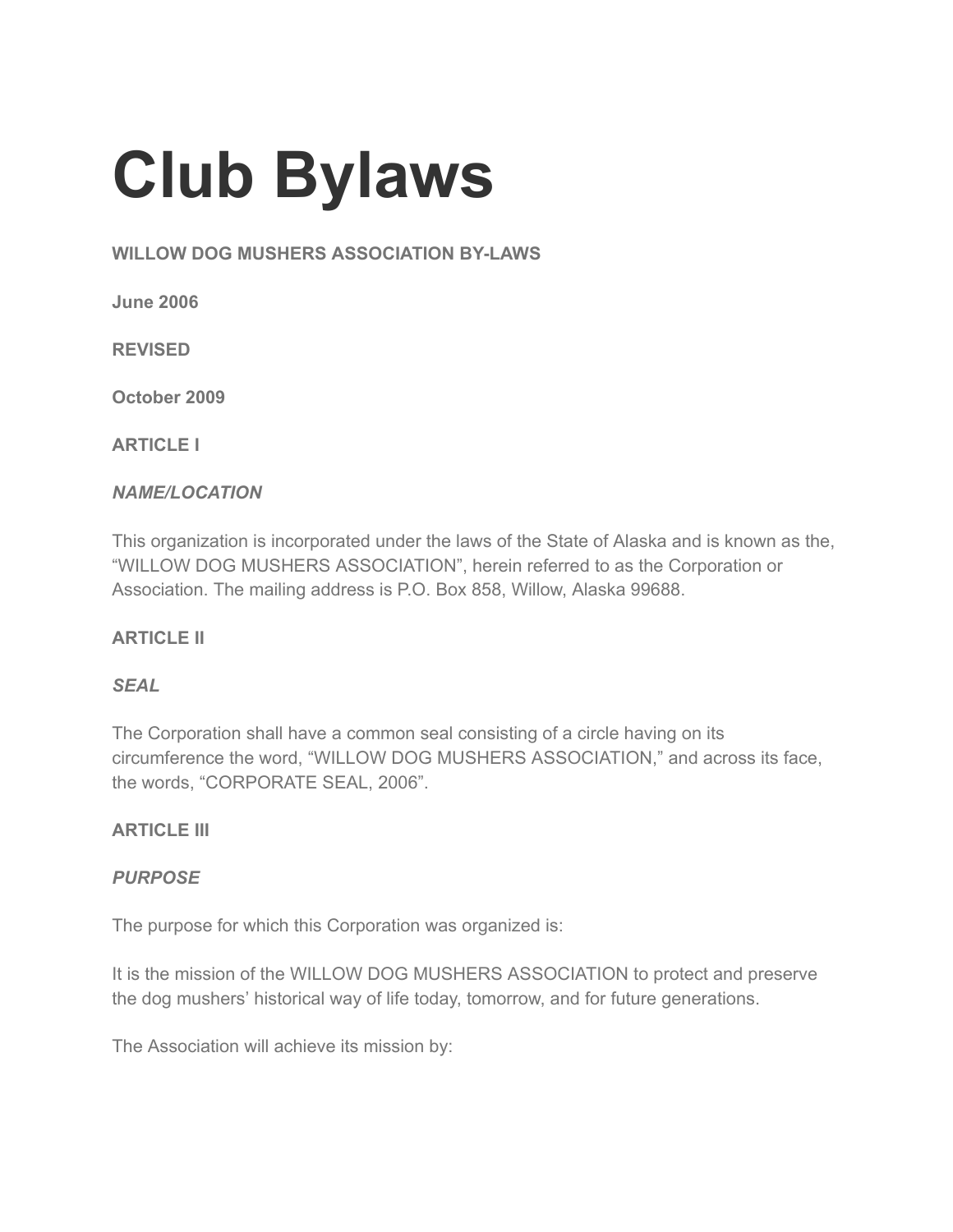$\sim$  Promoting the sport of dog mushing through education, communication, recreational activities and competition.

~ Promoting responsible dog care and husbandry.

 $\sim$  Addressing issues relating to the interests of current and future dog mushers, including but not limited to, trail easements, trail safety, government regulations noise ordinances and zoning.

 $\sim$  Establishing and maintaining relationships with other dog mushing associations in order to have a larger voice on dog mushing issues.

~ Promoting good sportsmanship.

#### ARTICLE IV

#### **MEMBERSHIP**

Regular membership in the Corporation shall be limited to any persons 18 years or older, and each member shall have no more than one (1) vote in the management of the Corporation.

The annual dues of \$25.00 per member for the first two in the household and \$5.00 for each additional member in the same household are due at the April meeting and maintain a member in good standing until it expires the following year on March 31st.

Those members under 18 years of age are not eligible to vote, but are entitled to all the other benefits of membership.

A person can be suspended or denied membership in the Corporation if convicted of animal cruelty in Alaska.

#### ARTICLE V

#### **DIRECTORS**

SECTION 1. The government of the Corporation shall be vested in the Board of Directors, which shall consist of at least five (5) Directors, but no more than seven (7) directors – the four (4) officers of the Corporation, plus one (1) to three (3) member(s) at large. The five (5)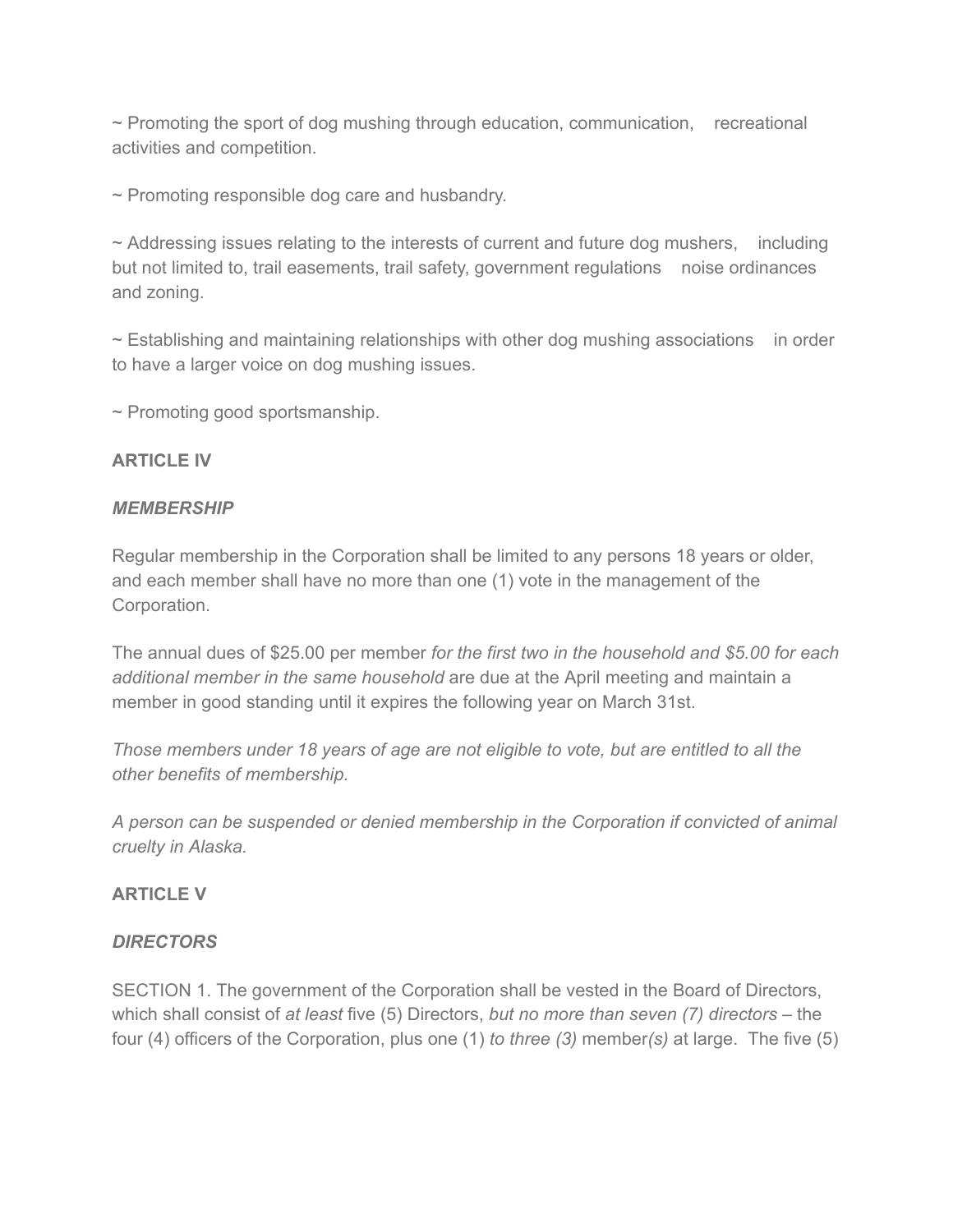to seven (7) directors shall be elected from the general membership of the Corporation for a one-year term.

SECTION 2. Duties and Powers: It shall be the duty of the Directors to manage the affairs of the Corporation, protect the interests and advance the purposes of the Corporation. The Board of Directors shall have the power to transact any and all business and do any and all things that may be done by an Association of like character. The duties of the Board shall begin immediately following its election, when it shall meet for organization.

SECTION 3. Increase in the number of Directors: The Board of Directors of this Corporation shall have the power to increase the number of Directors from the number of Directors provided in the Articles of Incorporation to any number not exceeding twenty one (21).

SECTION 3. Vacancies: Any vacancy on the Board of Directors of this Corporation caused by death, resignation, removal or otherwise, shall be filled by the Board of Directors for the unexpired term of said Director.

SECTION 4. Mode and Manner of Removing Directors: Any duly elected and qualified Director of this Corporation may be removed from said Board for non-attendance at three (3) consecutive meetings without just cause, or by a majority of votes of the qualified membership of the Corporation present at a special or regular meeting, called for that purpose; that the vote on the removal of such Director or Directors shall be by secret ballot, and the results of said election shall be determined by the Board of Directors then present at such meeting, and the results of such elections shall be announced at that time; that, if it is determined a majority of the votes are for the removal of such Director, his duties at that time cease, and he shall have no further authority to perform any of duties pertaining to the affairs of the Corporation.

Section 5. Special Meetings: Special meetings of the Board of Directors may be called at any time by the President, and may call upon request of three (3) directors, or by fifteen (15) members of the Corporation, or may be held at any time and place, without notice, by consent of all the Directors or by the presence of all the Directors at such a meeting. Notice of such a meeting shall be made by regular mail, email, or voice mail to the address or number carried on the Corporation record of such Director, not less than seven (7) days prior to such meeting and shall state in brief the purpose thereof, except that personal notice may be given in lieu of mailing. A meeting may be held by unanimous consent without notice.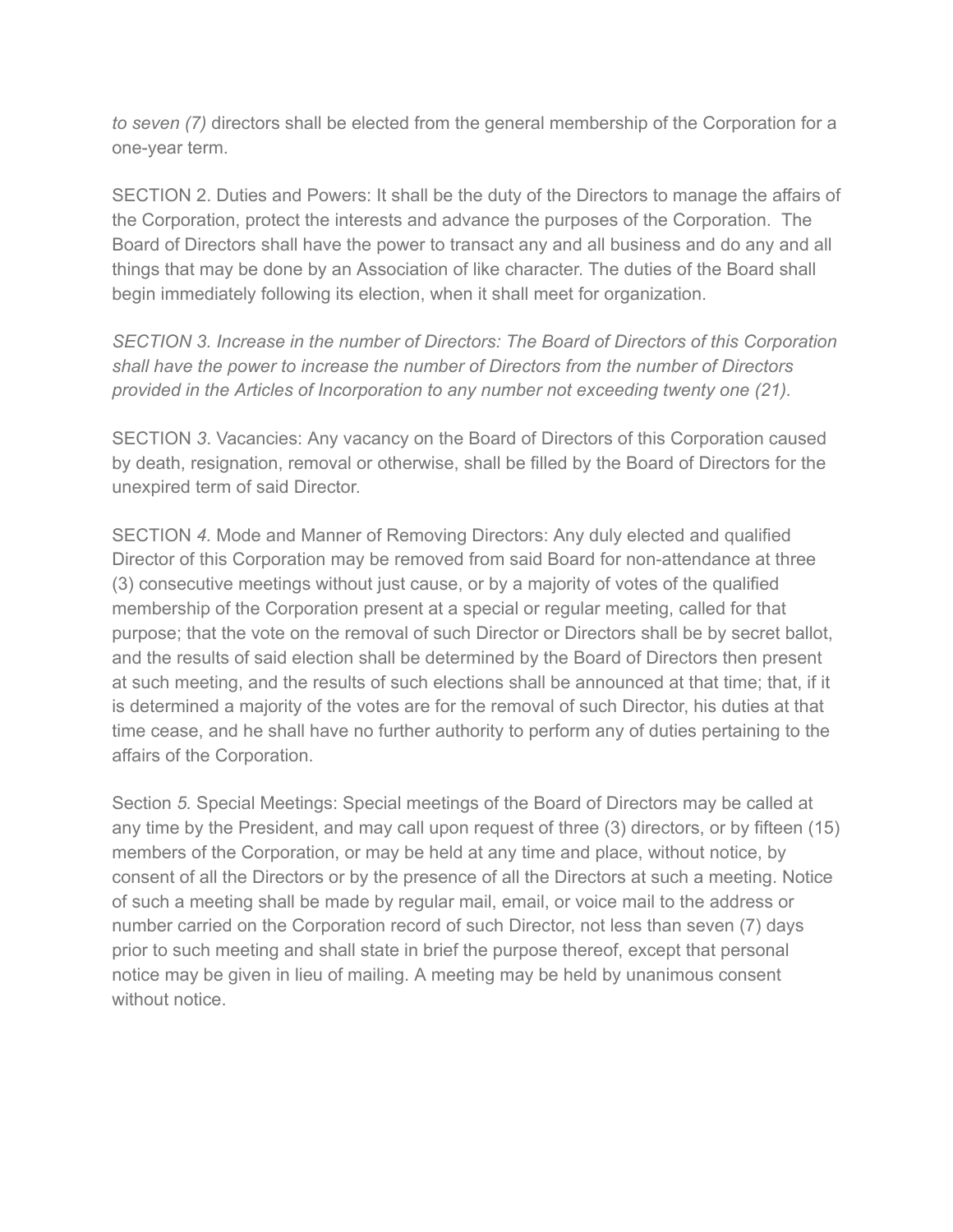Section 6. Quorum: Three (3) Directors present at any meeting shall constitute a quorum to transact business at any meeting and shall decide any question which may come before the meeting.

Section 7. Chairman. In the absence of the President and the Vice-President at any meeting, the duties of the chairman fall to the Secretary, Treasurer or any Board member in that order.

Section 8. The order of business at any regular or special meeting shall be:

- 1. Call to Order
- 2. Establish a Quorum
- 3. Agenda Review & Adoption
- 4. Guest Presentations
- 5. Officer's Report
- 6. Committee Reports
- 7. Unfinished Business
- 8. New Business
- 9. Announcements
- 10. Adjournment

#### ARTICLE VI

## **OFFICERS**

Section 1. The Officers of this Corporation shall be a President, Vice-President, a Secretary and a Treasurer, and such other officers as the Board of Directors shall deem necessary and proper to expedite the affairs of the Corporation.

Section 2. The term of the office of the Officers shall be for one year.

Section 3. President: The President shall preside at all meetings of the Corporation and perform all duties incident to that office. He or she shall, subject to the approval of the Board of Directors, appoint all committees and he or she shall be an ex-officio member of all committees. He or she shall, at the annual meeting of the Corporation and at such other times as he or she may deem proper, recommend to the membership of the Board of Directors, such matters and make such suggestions, as may tend to promote the prosperity and increase the usefulness of the Corporation.

Section 4. Vice-President: In the absence of the President, the Vice-President shall act in his or her place and stead and shall be vested with all the powers and perform all of the duties of the President. It shall also be the duty of the Vice-President to represent and vote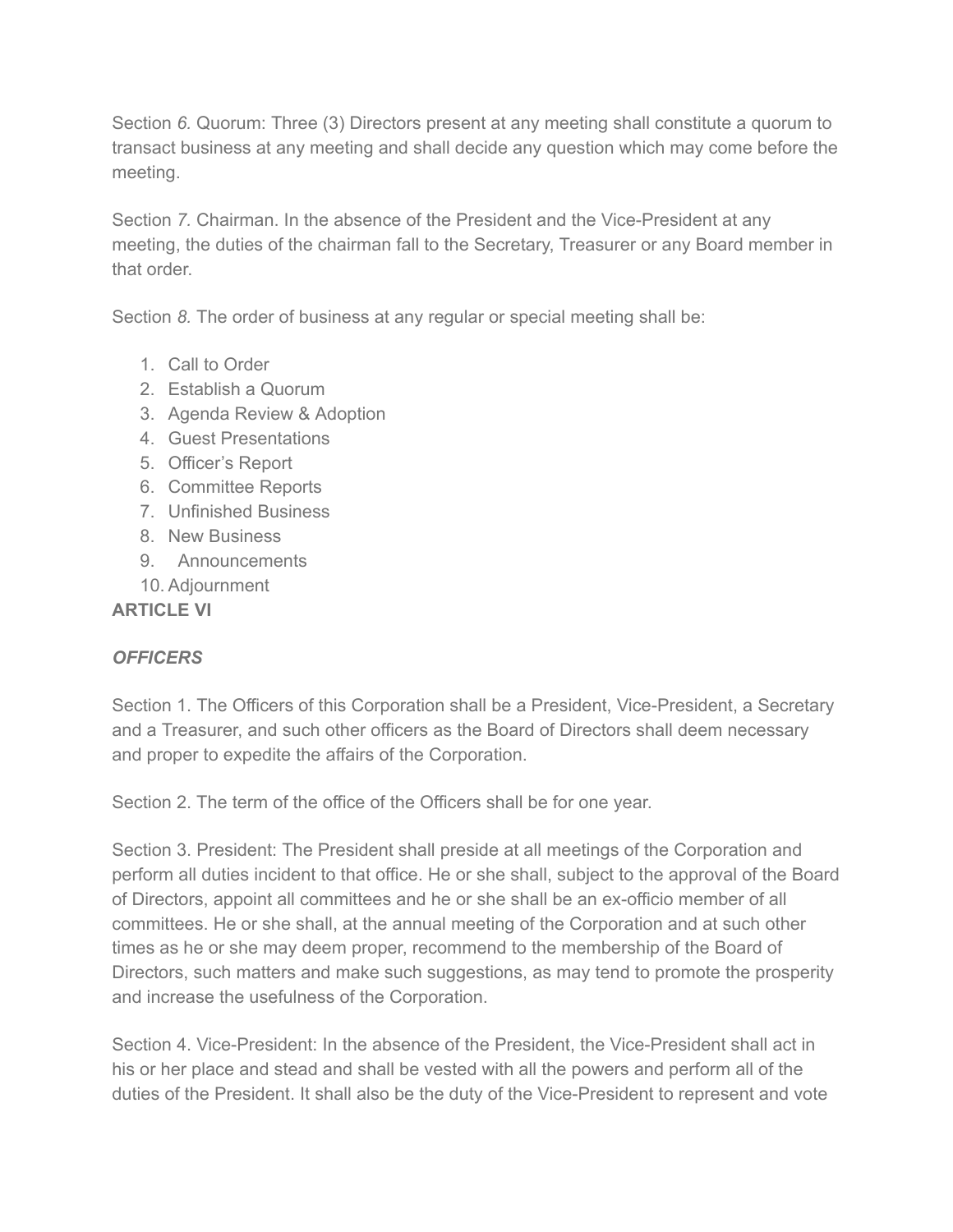on behalf of the Corporation at the Willow Area Community Organization (WACO) Board Meetings as well as appoint an alternate for the above stated duty in case he/she can not attend.

Section 5. Secretary: It shall be the duty of the Secretary to keep a record of the proceedings of the Board of Directors and of the membership meetings; to keep the Corporate Seal of the Corporation and to affix such Corporate Seal to all papers requiring the Seal of the Corporation; to act as the Parliamentarian at all Corporation meetings; to discharge such other duties as pertain to his or her office and as may be prescribed by the Board of Directors.

Section 6. Treasurer: It shall be the duty of the Treasurer to maintain proper financial records of the Corporation; to receive and hold the funds of the Corporation and pay them out as prescribed by the Board of Directors; maintain the Corporation Membership database; shall furnish and submit at each annual meeting of the membership a full statement of accounts for the past year and at any other time as may be prescribed by the Board of Directors.

Section 7. Member At Large: It shall be the duty of the Member At Large to represent and vote on behalf of the Corporation at the Willow Community Organization (WACO) Winter Carnival Meetings as well as appoint an alternate for the above stated duty in case he/she cannot attend.

## ARTICLE VII

## **COMMITTEES**

Section 1. Annual Meeting: The Board of Directors shall provide for an annual meeting of the Corporation, which shall be the last regular meeting in March at which time shall be held the annual election of officers, and the annual report of the Corporation's financial standing shall be made to the Corporation by the Treasurer.

Section 2. Notice: Each member of the Corporation shall be given written (email and/or sign postings) notice of every special meeting and of the annual meeting of the Corporation at least (7) days in advance of the meeting.

Section 3. Quorum: Three (3) Directors present at any meeting shall constitute a quorum to transact business at any meeting shall decide any question which may come before the meeting.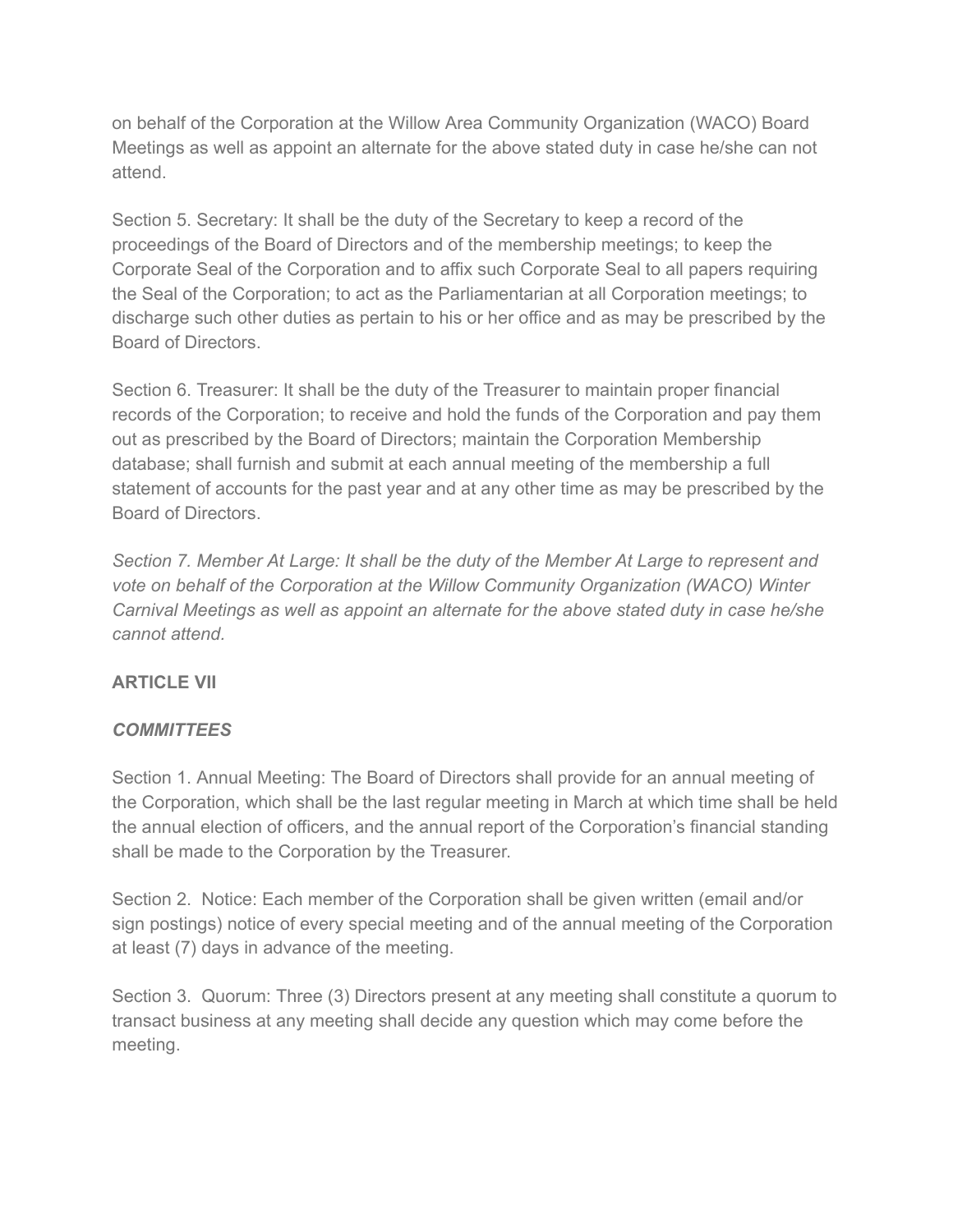[This statement made in Article 5, Section 6 (Section 7 in June 2006 Bylaws). So, the statement made below in the June 2006 Bylaw contradicted the statement below.] Fifteen percent (15%) of the membership whose dues are current, and who is in good standing as heretofore provide for, shall constitute a quorum for the transaction of business at any regular or special meeting of the general Corporation.

Section 4. Limitation of Debate: Debate may be limited by the presiding officer as he may deem wise under the circumstances.

## ARTICLE IX

## **FUNDS**

Section 1. All funds of the Corporation shall be under the direction and control of the Board of Directors.

Section 2. No obligation or expense shall be incurred, and no money shall be appropriated or paid out of the general fund, except for current expenses and for such other purpose as provided in the Articles of Incorporation, and in no event shall money belonging to the Corporation be expended for other than Corporation purposes.

Section 3. No disbursement of funds of the Corporation in excess of one hundred dollars (\$100.00) shall be made unless the same has been on the approved budget authorized expressly be approved by the Board of Directors before payment thereof. All disbursement of funds by check greater than two hundred fifty dollars (\$250.00) requires two authorized Board of Directors signatures.

Section 4. Receipts: The receipts from the membership dues and other sources, when the disposition thereof is not specifically designated, shall constitute the general fund of the Corporation.

Section 5. In the event the Corporation dissolves, all monies shall be donated to a charitable organization designated by the Board of Dircectors.

Section 6. In the event this Corporation dissolves, the disposition of net proceeds from charitable gaming conducted under AS 05.15 will go to a charitable organization as defined at AS 05.15.690(5) or another qualified organization that is authorized to conduct an activity under AS 05.15.

## ARTICLE X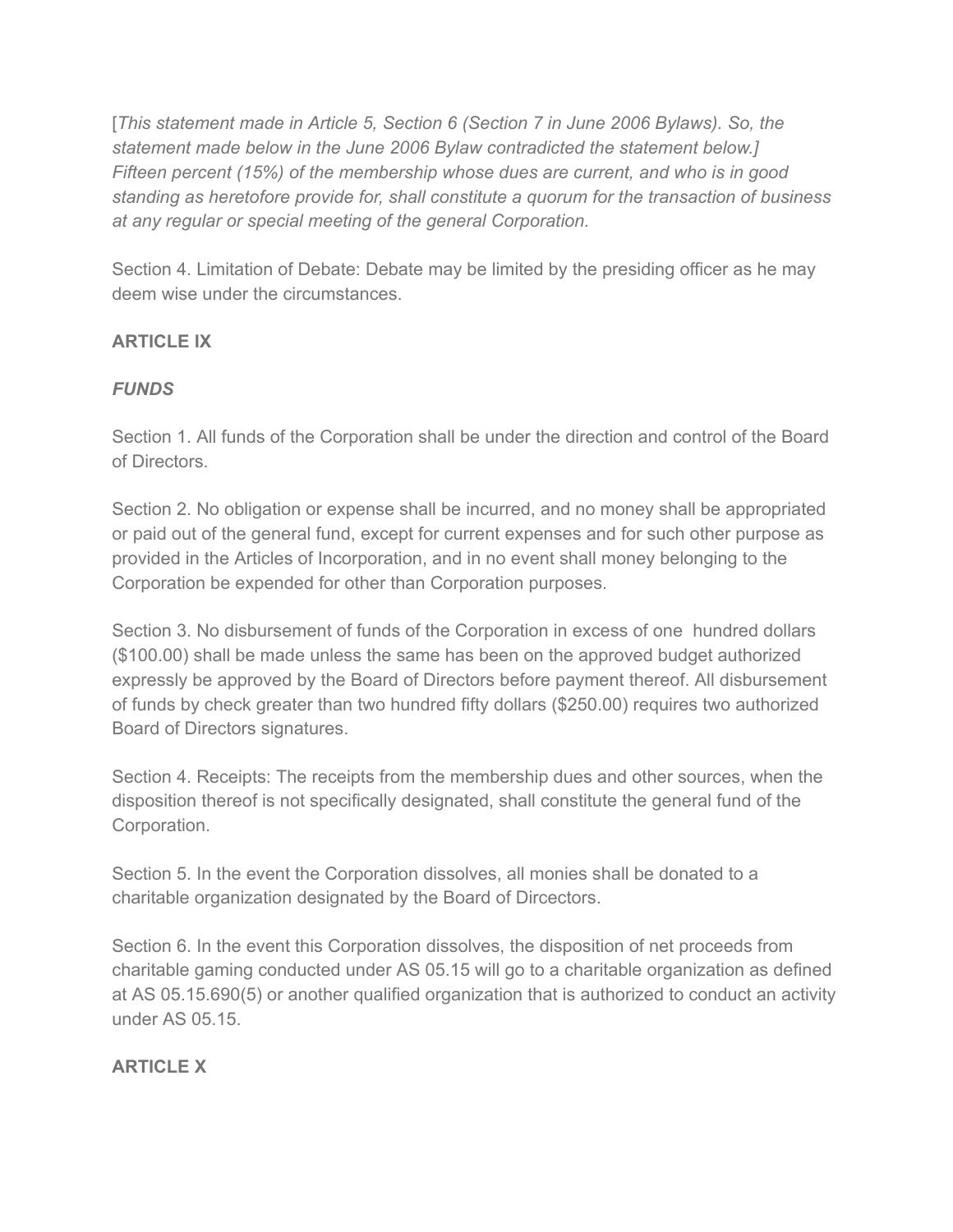## **ELECTIONS**

Section 1. The election of the Officers shall be held at the Corporation's annual meeting in March of each year.

Section 2. Nominating: The Board of Directors shall appoint three (3) active members in good standing to serve as a nominating committee, and it shall prepare a list of candidates to be elected, to be placed on the official ballot. At least thirty (30) days prior to the date set for the election, the President shall ask for nominations from the floor. Any member in good standing nominated for office and properly seconded, who has accepted the nomination, must be put on the official ballot.

Section 3. All nominations for candidates for office shall close at least ten (10) days prior to the date set for election and a list of all nominees with any provided biographical information must be mailed/emailed to each member in good standing at least seven (7) days prior to the date set for the election.

Section 4. Voting: All voting shall be by secret ballot at a general Corporation meeting called for that purpose, in conformity with such rules and regulations as the Board of Directors may adopt, or must be received by mail before the said meeting. No proxy voting shall be allowed. No ballots will be accepted after 15 minutes of starting the general meeting on election night.

#### ARTICLE XI

## GENERAL BYLAW PROVISIONS

Section 1. Salaries: The salaries of the officers and employees of the Corporation, if any, shall be fixed by voting membership of the Corporation.

Section 2. Liability: The Board of Directors shall not make any obligations or incur any liabilities on the Corporation in excess of the net income of the Corporation without prior approval of the membership. No contract or agreement shall be binding upon the Corporation unless said contract or agreement is authorized by the Board of Directors of the Corporation, evidenced by a resolution by the Board of Directors. Any contract or agreement shall be signed by the President and the Secretary of the Corporation.

Section 3. Inspection of Election: The President shall appoint from members in good standing, who are not candidates, a committee of three (3) inspectors of election, whose duties shall be to conduct and supervise the election, receive the ballots, and determine the